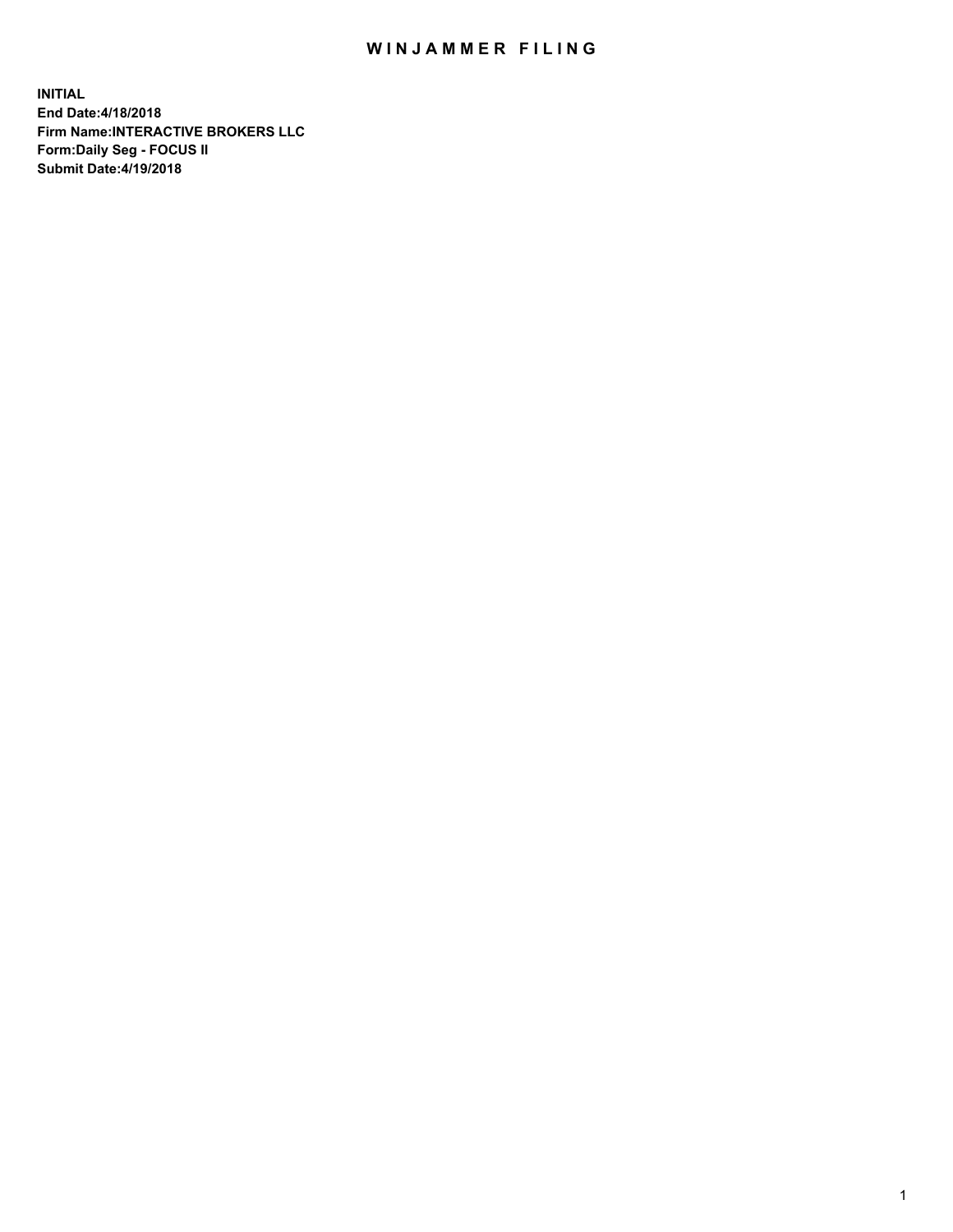## **INITIAL End Date:4/18/2018 Firm Name:INTERACTIVE BROKERS LLC Form:Daily Seg - FOCUS II Submit Date:4/19/2018 Daily Segregation - Cover Page**

| Name of Company<br><b>Contact Name</b><br><b>Contact Phone Number</b><br><b>Contact Email Address</b>                                                                                                                                                                                                                          | <b>INTERACTIVE BROKERS LLC</b><br><b>James Menicucci</b><br>203-618-8085<br>jmenicucci@interactivebrokers.c<br>om |
|--------------------------------------------------------------------------------------------------------------------------------------------------------------------------------------------------------------------------------------------------------------------------------------------------------------------------------|-------------------------------------------------------------------------------------------------------------------|
| FCM's Customer Segregated Funds Residual Interest Target (choose one):<br>a. Minimum dollar amount: ; or<br>b. Minimum percentage of customer segregated funds required:% ; or<br>c. Dollar amount range between: and; or<br>d. Percentage range of customer segregated funds required between: % and %.                       | $\overline{\mathbf{0}}$<br>0<br>155,000,000 245,000,000<br>00                                                     |
| FCM's Customer Secured Amount Funds Residual Interest Target (choose one):<br>a. Minimum dollar amount: ; or<br>b. Minimum percentage of customer secured funds required:%; or<br>c. Dollar amount range between: and; or<br>d. Percentage range of customer secured funds required between: % and %.                          | $\overline{\mathbf{0}}$<br>0<br>80,000,000 120,000,000<br>00                                                      |
| FCM's Cleared Swaps Customer Collateral Residual Interest Target (choose one):<br>a. Minimum dollar amount: ; or<br>b. Minimum percentage of cleared swaps customer collateral required:% ; or<br>c. Dollar amount range between: and; or<br>d. Percentage range of cleared swaps customer collateral required between:% and%. | $\overline{\mathbf{0}}$<br>$\overline{\mathbf{0}}$<br>00<br>0 <sub>0</sub>                                        |

Attach supporting documents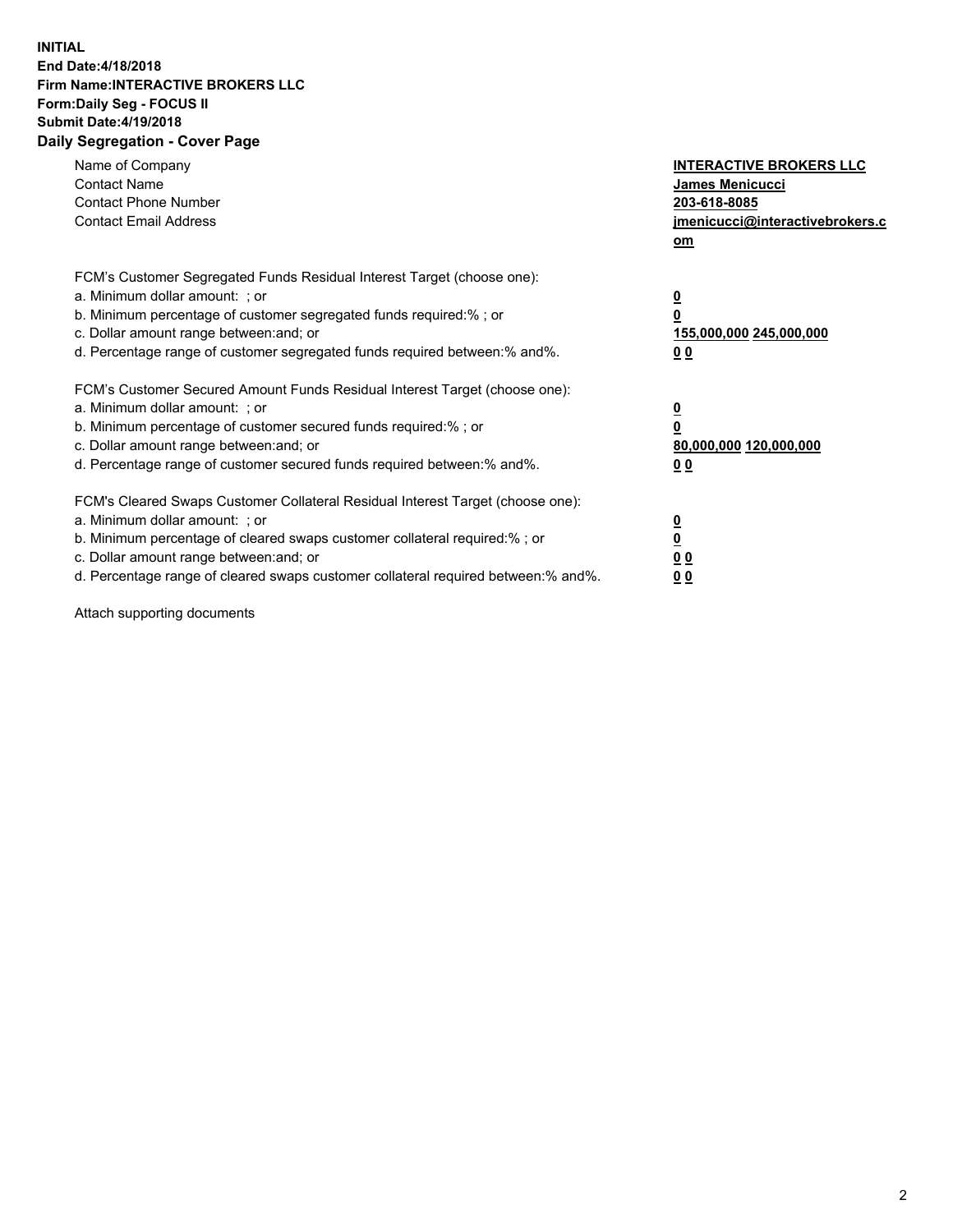## **INITIAL End Date:4/18/2018 Firm Name:INTERACTIVE BROKERS LLC Form:Daily Seg - FOCUS II Submit Date:4/19/2018 Daily Segregation - Secured Amounts**

|     | Daily Jegiegation - Jeculed Aniounts                                                        |                                          |
|-----|---------------------------------------------------------------------------------------------|------------------------------------------|
|     | Foreign Futures and Foreign Options Secured Amounts                                         |                                          |
|     | Amount required to be set aside pursuant to law, rule or regulation of a foreign            | $0$ [7305]                               |
|     | government or a rule of a self-regulatory organization authorized thereunder                |                                          |
| 1.  | Net ledger balance - Foreign Futures and Foreign Option Trading - All Customers             |                                          |
|     | A. Cash                                                                                     | 454,267,902 [7315]                       |
|     | B. Securities (at market)                                                                   | $0$ [7317]                               |
| 2.  | Net unrealized profit (loss) in open futures contracts traded on a foreign board of trade   | 11,782,842 [7325]                        |
| 3.  | Exchange traded options                                                                     |                                          |
|     | a. Market value of open option contracts purchased on a foreign board of trade              | <b>55,469</b> [7335]                     |
|     | b. Market value of open contracts granted (sold) on a foreign board of trade                | -30,330 [7337]                           |
| 4.  | Net equity (deficit) (add lines 1.2. and 3.)                                                | 442,510,199 [7345]                       |
| 5.  | Account liquidating to a deficit and account with a debit balances - gross amount           | 6,354 [7351]                             |
|     | Less: amount offset by customer owned securities                                            | 0 [7352] 6,354 [7354]                    |
| 6.  | Amount required to be set aside as the secured amount - Net Liquidating Equity              | 442,516,553 [7355]                       |
|     | Method (add lines 4 and 5)                                                                  |                                          |
| 7.  | Greater of amount required to be set aside pursuant to foreign jurisdiction (above) or line | 442,516,553 [7360]                       |
|     | 6.                                                                                          |                                          |
|     | FUNDS DEPOSITED IN SEPARATE REGULATION 30.7 ACCOUNTS                                        |                                          |
| 1.  | Cash in banks                                                                               |                                          |
|     | A. Banks located in the United States                                                       | 86,534,084 [7500]                        |
|     | B. Other banks qualified under Regulation 30.7                                              | 0 [7520] 86,534,084 [7530]               |
| 2.  | Securities                                                                                  |                                          |
|     | A. In safekeeping with banks located in the United States                                   | 371,320,545 [7540]                       |
|     | B. In safekeeping with other banks qualified under Regulation 30.7                          | 0 [7560] 371,320,545 [7570]              |
| 3.  | Equities with registered futures commission merchants                                       |                                          |
|     | A. Cash                                                                                     | $0$ [7580]                               |
|     | <b>B.</b> Securities                                                                        | $0$ [7590]                               |
|     | C. Unrealized gain (loss) on open futures contracts                                         | $0$ [7600]                               |
|     | D. Value of long option contracts                                                           | $0$ [7610]                               |
|     | E. Value of short option contracts                                                          | 0 [7615] 0 [7620]                        |
| 4.  | Amounts held by clearing organizations of foreign boards of trade                           |                                          |
|     | A. Cash                                                                                     | $0$ [7640]                               |
|     | <b>B.</b> Securities                                                                        | $0$ [7650]                               |
|     | C. Amount due to (from) clearing organization - daily variation                             | $0$ [7660]                               |
|     | D. Value of long option contracts                                                           | $0$ [7670]                               |
|     | E. Value of short option contracts                                                          | 0 [7675] 0 [7680]                        |
| 5.  | Amounts held by members of foreign boards of trade                                          |                                          |
|     | A. Cash                                                                                     | 108,534,651 [7700]                       |
|     | <b>B.</b> Securities                                                                        | $0$ [7710]                               |
|     | C. Unrealized gain (loss) on open futures contracts                                         | -4,615,504 [7720]                        |
|     | D. Value of long option contracts                                                           | 53,697 [7730]                            |
|     | E. Value of short option contracts                                                          | <u>-28,559</u> [7735] 103,944,285 [7740] |
| 6.  | Amounts with other depositories designated by a foreign board of trade                      | $0$ [7760]                               |
| 7.  | Segregated funds on hand                                                                    | $0$ [7765]                               |
| 8.  | Total funds in separate section 30.7 accounts                                               | 561,798,914 [7770]                       |
| 9.  | Excess (deficiency) Set Aside for Secured Amount (subtract line 7 Secured Statement         | 119,282,361 [7380]                       |
|     | Page 1 from Line 8)                                                                         |                                          |
| 10. | Management Target Amount for Excess funds in separate section 30.7 accounts                 | 80,000,000 [7780]                        |
| 11. | Excess (deficiency) funds in separate 30.7 accounts over (under) Management Target          | 39,282,361 [7785]                        |
|     |                                                                                             |                                          |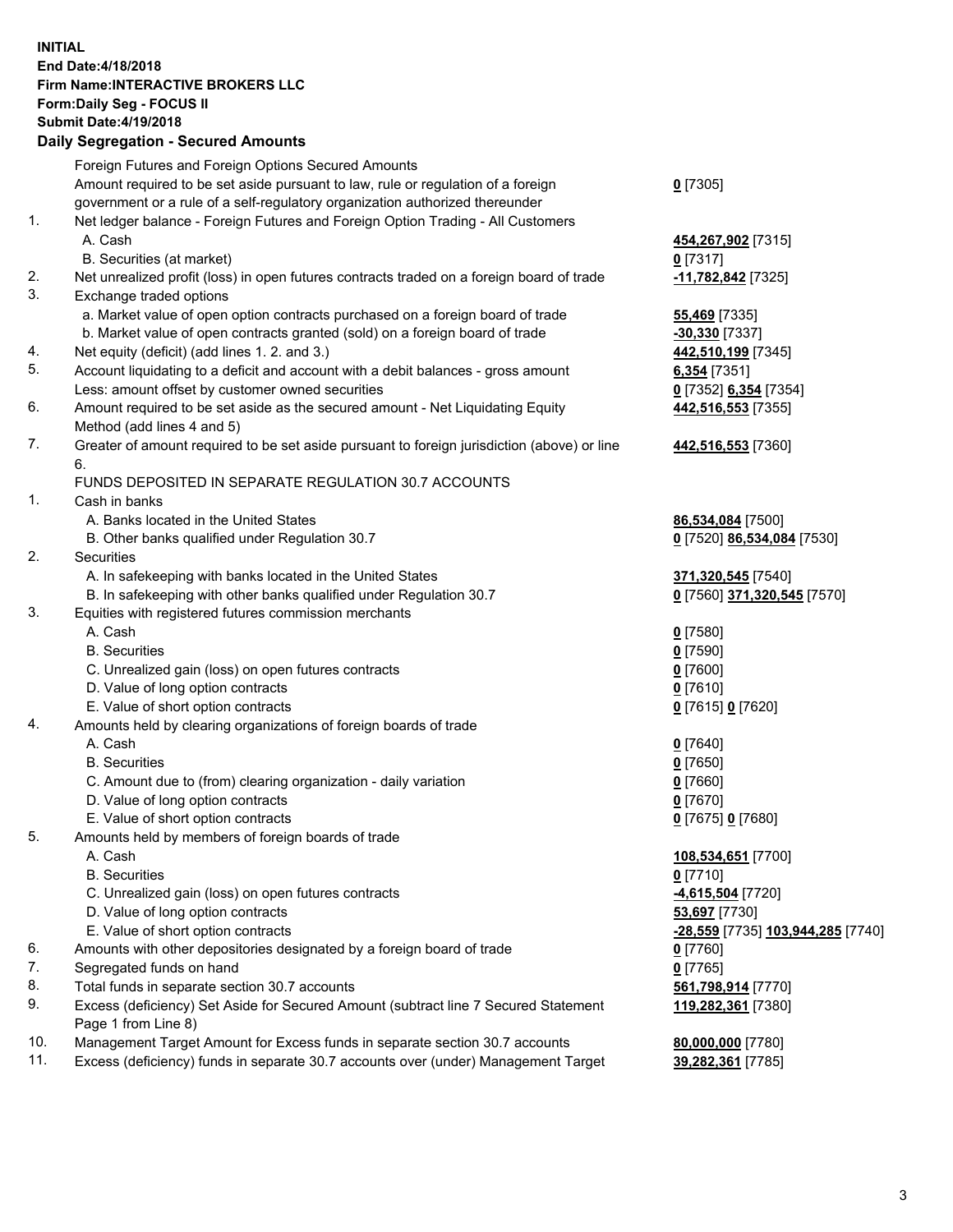**INITIAL End Date:4/18/2018 Firm Name:INTERACTIVE BROKERS LLC Form:Daily Seg - FOCUS II Submit Date:4/19/2018 Daily Segregation - Segregation Statement** SEGREGATION REQUIREMENTS(Section 4d(2) of the CEAct) 1. Net ledger balance A. Cash **4,052,865,890** [7010] B. Securities (at market) **0** [7020] 2. Net unrealized profit (loss) in open futures contracts traded on a contract market **46,036,715** [7030] 3. Exchange traded options A. Add market value of open option contracts purchased on a contract market **178,339,323** [7032] B. Deduct market value of open option contracts granted (sold) on a contract market **-188,215,992** [7033] 4. Net equity (deficit) (add lines 1, 2 and 3) **4,089,025,936** [7040] 5. Accounts liquidating to a deficit and accounts with debit balances - gross amount **222,076** [7045] Less: amount offset by customer securities **0** [7047] **222,076** [7050] 6. Amount required to be segregated (add lines 4 and 5) **4,089,248,012** [7060] FUNDS IN SEGREGATED ACCOUNTS 7. Deposited in segregated funds bank accounts A. Cash **200,488,512** [7070] B. Securities representing investments of customers' funds (at market) **3,054,346,632** [7080] C. Securities held for particular customers or option customers in lieu of cash (at market) **0** [7090] 8. Margins on deposit with derivatives clearing organizations of contract markets A. Cash **22,087,601** [7100] B. Securities representing investments of customers' funds (at market) **1,032,270,983** [7110] C. Securities held for particular customers or option customers in lieu of cash (at market) **0** [7120] 9. Net settlement from (to) derivatives clearing organizations of contract markets **3,705,290** [7130] 10. Exchange traded options A. Value of open long option contracts **178,244,200** [7132] B. Value of open short option contracts **-188,140,676** [7133] 11. Net equities with other FCMs A. Net liquidating equity **0** [7140] B. Securities representing investments of customers' funds (at market) **0** [7160] C. Securities held for particular customers or option customers in lieu of cash (at market) **0** [7170] 12. Segregated funds on hand **0** [7150] 13. Total amount in segregation (add lines 7 through 12) **4,303,002,542** [7180] 14. Excess (deficiency) funds in segregation (subtract line 6 from line 13) **213,754,530** [7190] 15. Management Target Amount for Excess funds in segregation **155,000,000** [7194]

16. Excess (deficiency) funds in segregation over (under) Management Target Amount Excess

**58,754,530** [7198]